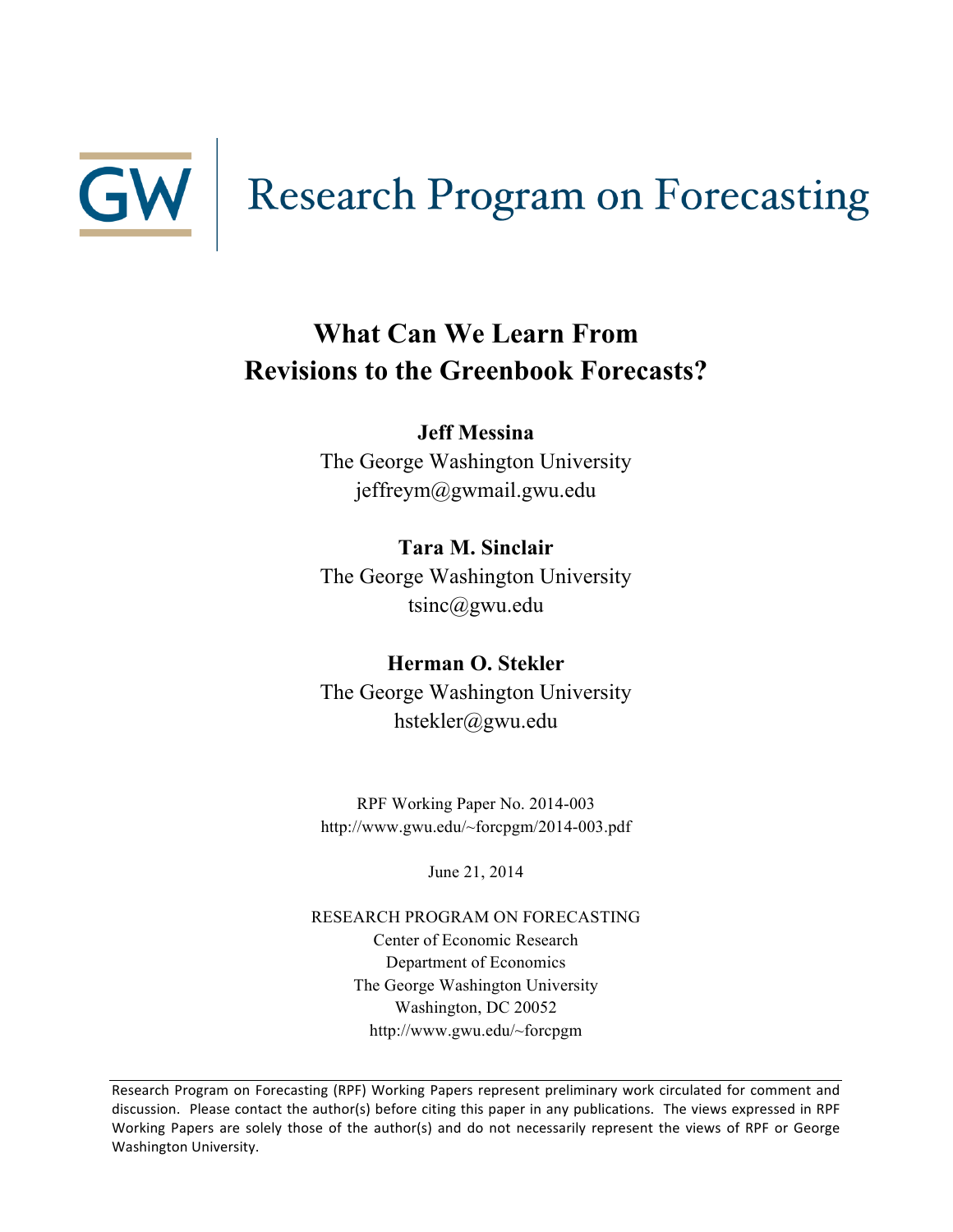# What Can We Learn From Revisions to the Greenbook Forecasts?

Jeff Messina, Tara M. Sinclair, and Herman Stekler Department of Economics

The George Washington University

Keywords: Federal Reserve; Forecast Evaluation; Forecast Revisions

JEL Codes: C5, E2, E3

# Abstract

Although there have been many evaluations of the Fed Greenbook forecasts, we analyze them in a different dimension. We examine the revisions of these forecasts in the context of fixed event predictions to determine how new information is incorporated in the forecasting process. This analysis permits us to determine whether there was an underutilization of information. There is no evidence of forecast smoothing, but rather that the revisions were sometimes in the wrong direction.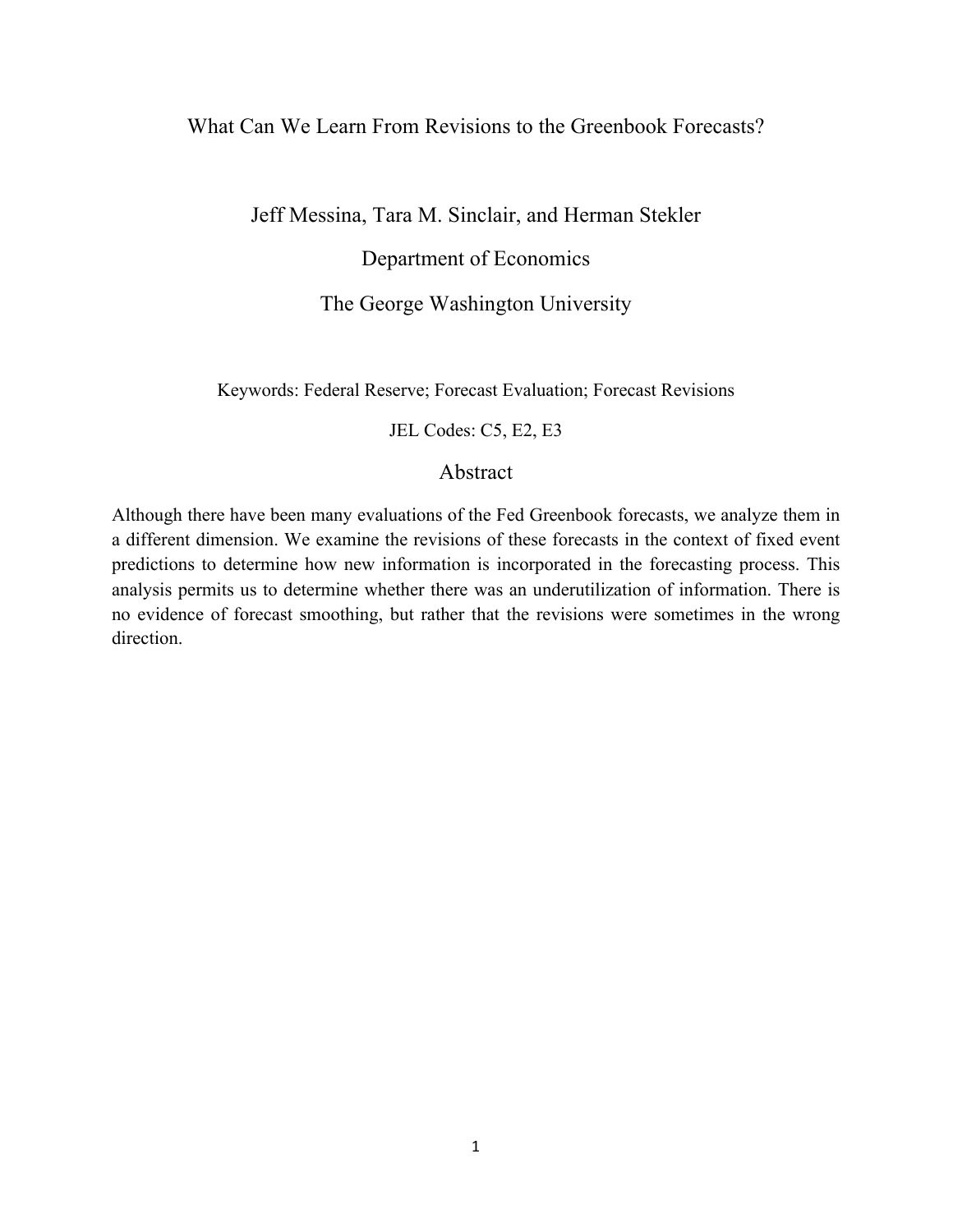#### What Can We Learn from Revisions to the Greenbook Forecasts?

Over the years, the economic forecasts of the Federal Reserve staff, reported in the Greenbook, have been evaluated extensively. These evaluations have primarily focused either on forecast accuracy or sought to determine whether the forecasts were rational. Previous studies, however, have given little consideration to the informational content of the forecast revisions.

Several statistical techniques have been used to evaluate these Fed's forecasts. Most analyses used statistical tests that focused either on a comparison of the forecasts with the outcomes (Mincer-Zarnowitz, 1969) or examined the characteristics of the errors (Holden-Peel, 1990). There is a third statistical test for evaluating univariate forecasts that until recently had not been used as extensively to test the efficiency of forecasts. That technique developed by Nordhaus (1987) examines the sequential revisions of the forecasts of a particular event rather than the forecasts themselves or their errors. The results of that test also permit one to determine how well new information is used in revising forecasts. Thus the main contribution of this paper is to examine the role of forecast revisions within the Fed's forecasting process and to determine how the Fed's forecasting staff weighs new information. This is a subject that has not received much attention in the previous analyses of the Greenbook predictions.

The following section presents a summary of previous findings about the Greenbook forecasts. We then present the alternative ways of measuring bias and discuss our analysis of the revisions of the forecasts, the interaction of those revisions with a variable that represents the state of the economy and the implications of those results as it relates to the use of new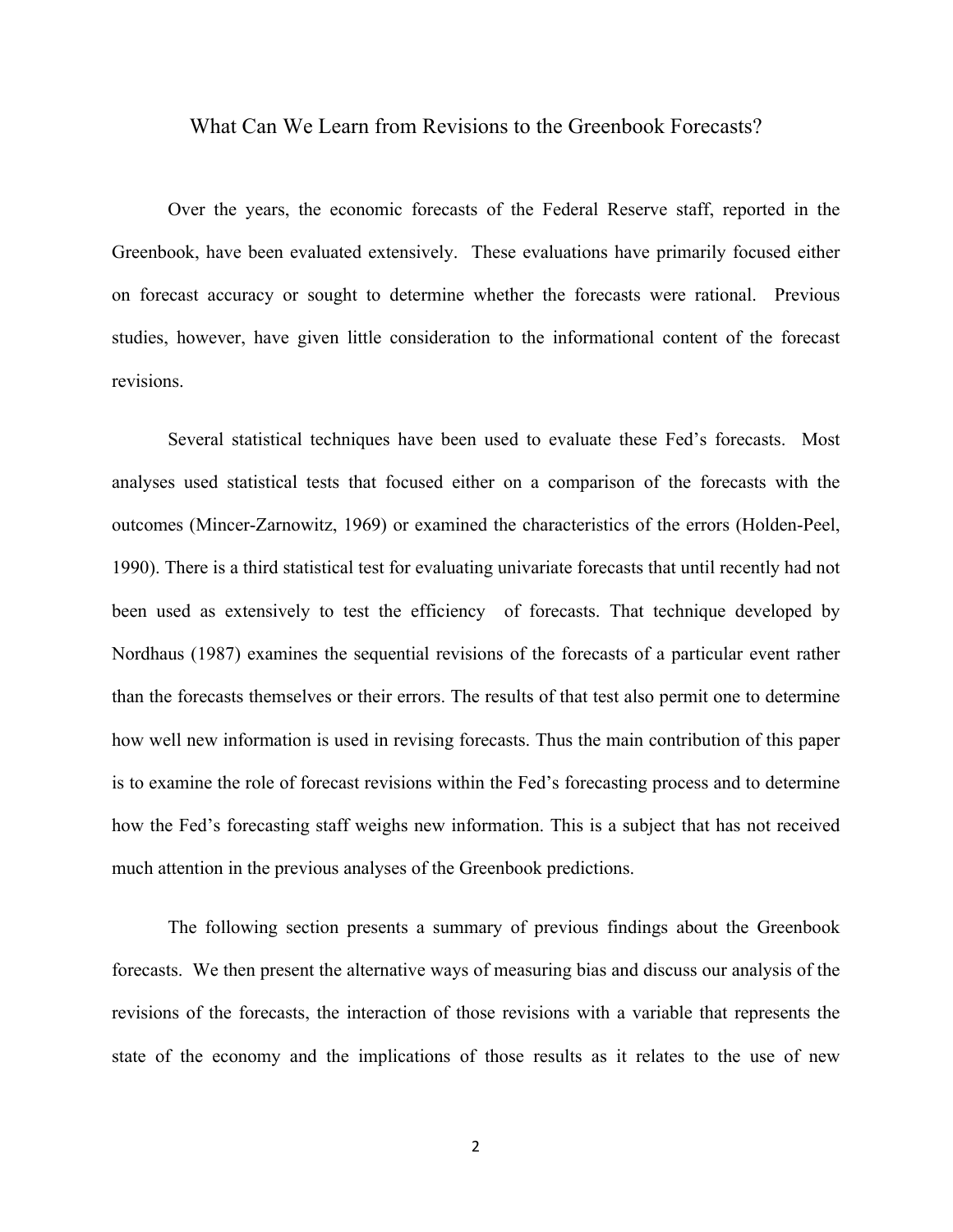information. The concluding sections compare our results with those obtained from other forecasters and summarize our results pertaining to the use of new information.

### I. Previous Evaluations of Fed Forecasts

<u> 1989 - Jan Samuel Barbara, político establecido de la provincia de la provincia de la provincia de la provinci</u>

The Greenbook forecasts made by the Federal Reserve staff have been extensively evaluated. The forecasts are made several times each quarter with horizons of zero to eight quarters. Some analyses of these forecasts of real GDP growth, inflation and unemployment have shown that they contain systematic errors. Using *qualitative* analyses the studies showed that growth was underestimated (overestimated) when the economy was increasing (decreasing).<sup>1</sup> Similar results were found for the inflation forecasts when inflation was accelerating or decelerating. Finally, the recessions that occurred between 1965 and 2007 were not predicted in advance.

Despite these errors, the overall *quantitative* evidence is that the Greenbook forecasts are as good or better than the predictions made by private sector forecasters. (See Romer and Romer, 2000; Sims, 2002; Gamber and Smith, 2009).<sup>2</sup> Romer and Romer showed that the Greenbook forecasts were always better than the commercial predictions; this was especially true for the inflation forecasts. The later study by Gamber and Smith corroborated this finding, but argued that while the advantage was still significant, it had lessened.3 Moreover, Faust and Wright (2009) compared the Greenbook forecasts with time series models using real-time data. They concluded: "… we again find that Greenbook is a very good forecast for both output growth and inflation." ( p.478).

<sup>&</sup>lt;sup>1</sup> Fildes and Stekler (2002) found similar results in the forecasts of other individuals or institutions. <sup>2</sup> Hubert (2011) summarizes the specific results of the studies that evaluated the Fed forecasts. He indicates th Fed's inflation forecasts were definitely better than those of the private sector, while the two sets of growth forecasts were about the same.

<sup>&</sup>lt;sup>3</sup> On the other hand, Joutz and Stekler (2000) showed that the Fed forecast errors were only comparable to those made by the private sector economists.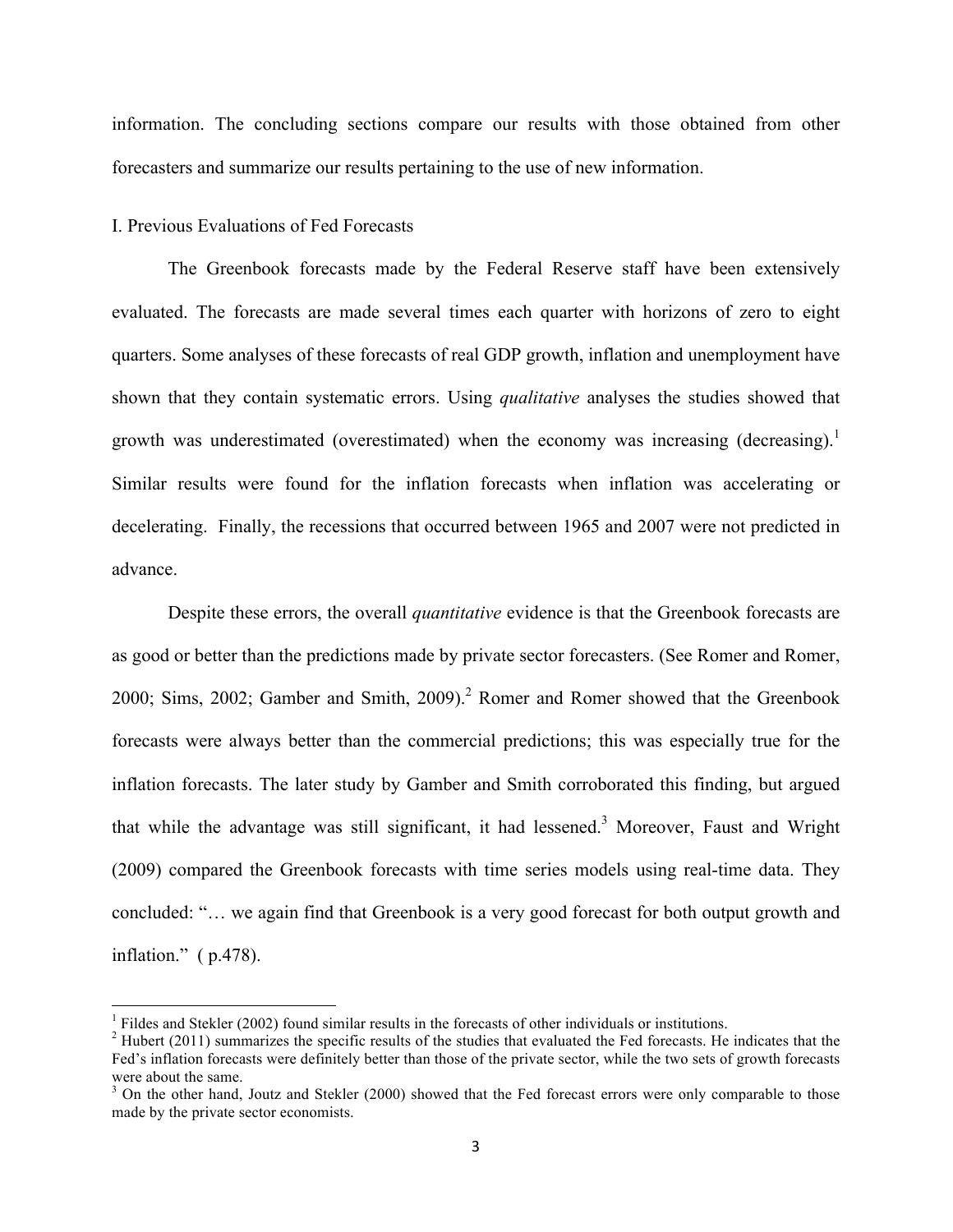II. Alternative Measures of Bias and Efficiency

#### A. Previous Analyses

Optimal forecasts should be unbiased and there are two commonly used procedures for testing for bias. One compares the forecasts  $(F_{th})$  with the outcomes  $(A_t)$ , following Mincer-Zarnowitz (1969):

$$
\mathbf{A}_{t} = \mathbf{a}_{0+} \mathbf{a}_{1} \mathbf{F}_{t, h} + \mathbf{u}_{t,}
$$
\n<sup>(1)</sup>

where *h* is the horizon of the forecast and the joint null of unbiasedness is that  $a_0 = 0$  and  $a_1 = 1$ . The other examines the characteristics of the forecast errors (Holden-Peel, 1990):

$$
e_{t,h} = (A_t - F_{t,h}) = a_0 + u_t
$$
\n(2)

In this case the null is that  $a_0 = 0.4$ 

<u> 1989 - Jan Samuel Barbara, político establecido de la provincia de la provincia de la provincia de la provinci</u>

As mentioned above, there is a third approach for evaluating economic forecasts. It deals with the efficiency of the forecasts and focuses on the revisions of the forecasts rather than on the forecasts themselves or the errors that were made. Nordhaus (1987) provides two propositions about the behavior of forecast revisions if the forecasts are efficient. The first indicates that the forecast *error* at time t-h for the target date, t, is independent of all previous forecast revisions. The second proposition is that the forecast *revision* at any time t is independent of all previous revisions. Thus efficient forecasts required that revisions should be unpredictable and should form a martingale. Although these fixed-target tests could have more power (Nordhaus, p. 669) in testing for efficiency than do the Mincer-Zarnowitz and Holden-

<sup>&</sup>lt;sup>4</sup>Many of studies showed that the Greenbook predictions of one or more variables at one or more horizons failed to take into account available information or displayed ex post bias. (See for example, Jansen and Kishan, 1996 and 1999; Joutz and Stekler, 2000; Clements, Joutz and Stekler, 2007; Sinclair, Joutz and Stekler, 2010)). The results depended upon the dates of the forecasts that were being analyzed because the systematic errors, associated with the phases of the cycles, tended to offset each other when either Eq. (1) or Eq. (2) was used. (See Sinclair et al., 2010).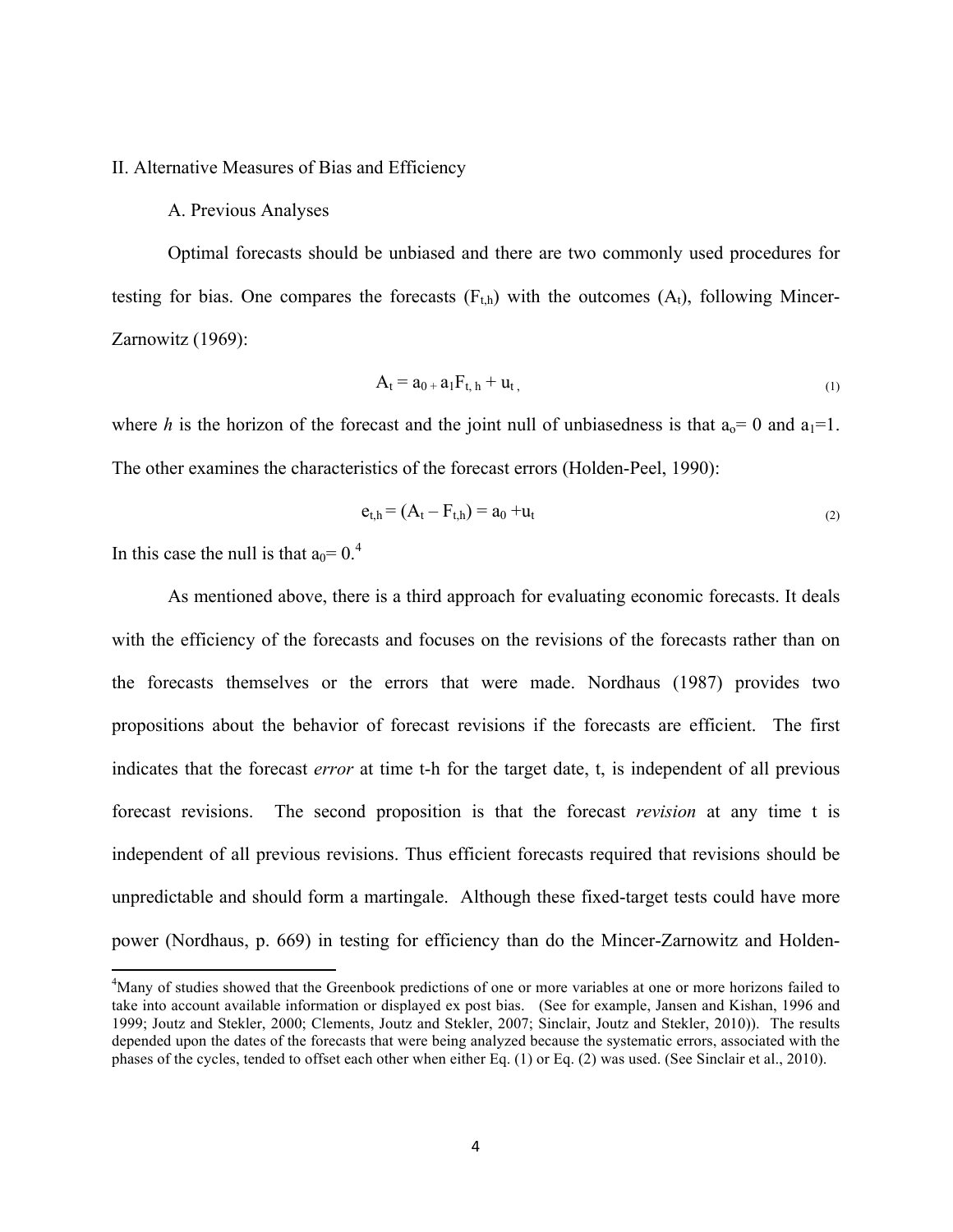Peel statistics, the former have not been used as extensively. While Clements et al. (2007) and Patton and Timmermann, (2012) used this approach in examining the revisions of the Greenbook forecasts, neither focused on the signs of the revisions to determine whether the Fed staff over or under adjusted their forecasts in response to the new information.

#### B. Our Approach

We will only discuss the first of these two Nordhaus tests because it enables us to make inferences about the use of new information in the forecasting process. This proposition can be expressed by Eq. 3:

$$
(A_t - f_{t, h}) = a_0 + a_1 (f_{t, h} - f_{t, h+1}) + u_{t, h}. \tag{3}
$$

The null is that  $a_0$  and  $a_1$  are jointly equal to zero. If the coefficients are significant, it is possible to interpret them in the context of the forecasting process. A significant  $a_0$  would indicate that the forecasts are either over or underestimated systematically. Conventionally, a positive and significant  $a_1$  coefficient would indicate that all new information had not been fully incorporated into the forecast of t made at time t-h. A significant negative coefficient would suggest that the forecast had been over adjusted based on the new information.

Recently, the same approach was used to examine the characteristics of the revisions of other sets of forecasts to determine how information was used and whether the forecasts were efficient. (See Coibion and Gorodnichenko 2010, 2012; Lahiri and Sheng 2008, 2010; and Loungani, Stekler and Tamirisa 2013). In many cases, the  $a_1$  coefficients were positive indicating that new information had not been completely incorporated into the revisions. Some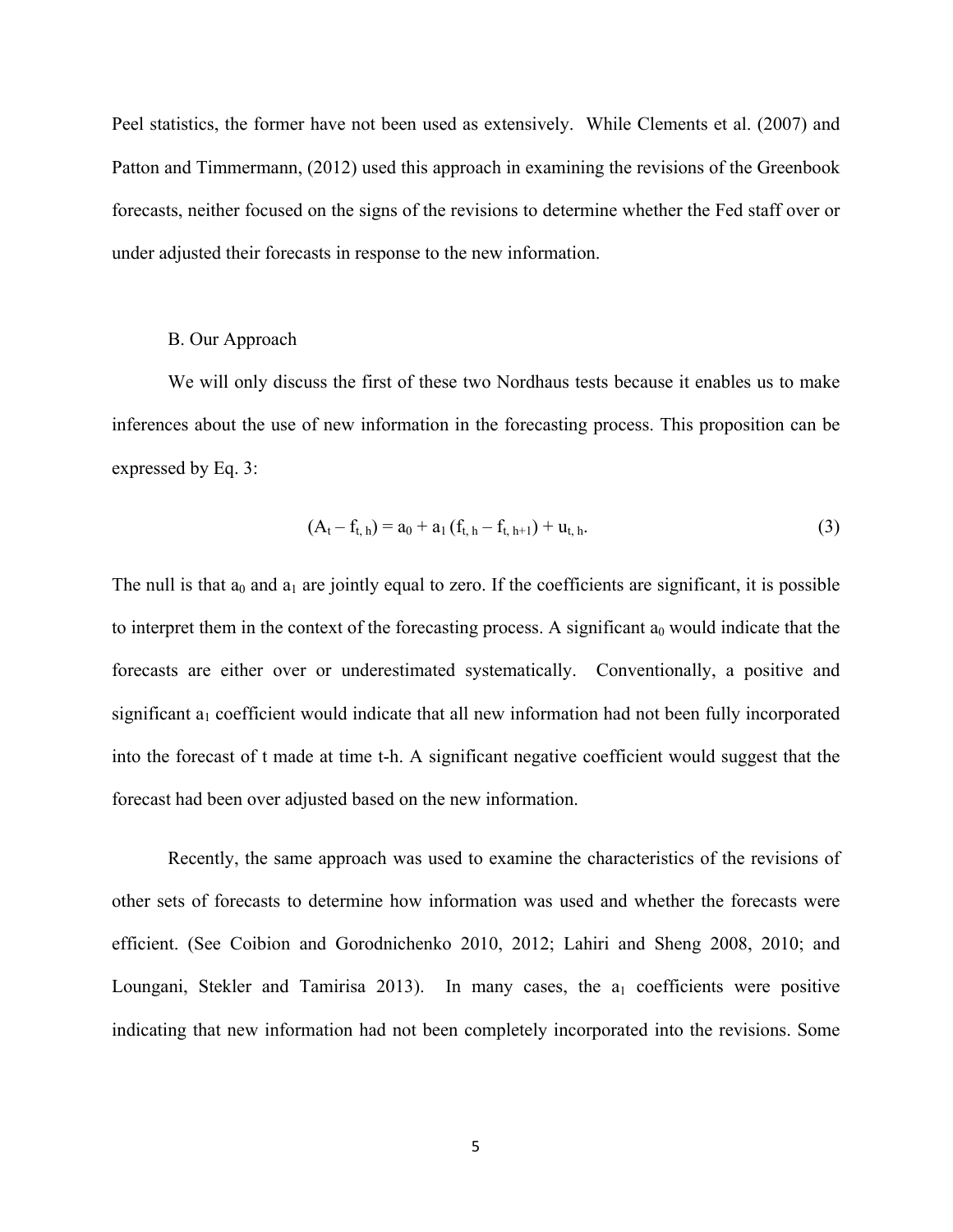authors, therefore, suggested that the forecasts had been smoothed, while others found significant negative coefficients showing that the forecasts had been over adjusted.<sup>5</sup>

III. Data

We examine the Greenbook current quarter and one to four-quarter-ahead forecasts of four variables; (1) real GDP growth, (2) unemployment, and inflation as measured by (3) the GDP deflator and (4) the CPI. The forecasts for the first three variables cover the period 1975.II  $-2008$ .IV, $^{6}$  while the CPI predictions are available only from 1980.IV- 2008.IV. Whenever there are multiple forecasts in each quarter, we use the one closest to the middle of the quarter following the Federal Reserve Bank of Philadelphia's Greenbook data set.<sup>7</sup> The actual NIPA data are the real time estimates published approximately 90 days after the quarter to which they refer.<sup>8</sup> All data with the exception of the unemployment rate are converted into annualized growth rates.

#### IV. Methodology

<u> 1989 - Jan Samuel Barbara, político establecido de la provincia de la provincia de la provincia de la provinci</u>

Using this common data set, we utilize a number of different statistical procedures. The first step of our analysis is to determine whether the forecasts are biased. We use the Holden-Peel (1990) approach and regress the ex post forecast error on a constant (equation 2) and test whether the constant is statistically significant. The next step in the process is to include the forecast revision in Equation 2. This relationship is captured by equation 3. If last period's ex ante forecast revision can help to explain a portion of this period's ex post forecast error, the new

 $<sup>5</sup>$  In any event, Chang et al. (2013) have indicated that it is not always possible to interpret the coefficient in that</sup> way.

<sup>&</sup>lt;sup>6</sup> This time period was chosen because we wanted to be able to compare the current quarter and one to four quarter ahead forecasts on a comparable basis. The Greenbook did not contain four-quarter-ahead forecasts on a consistent basis until 1975. There is a five year lag in publishing the Greenbooks.

<sup>7</sup> The full dataset and documentation are available here: http://www.phil.frb.org/research-and-data/real-time-

This is the "third release" from the Philadelphia Fed's Real Time Data Set, available here: http://www.phil.frb.org/research-and-data/real-time-center/real-time-data/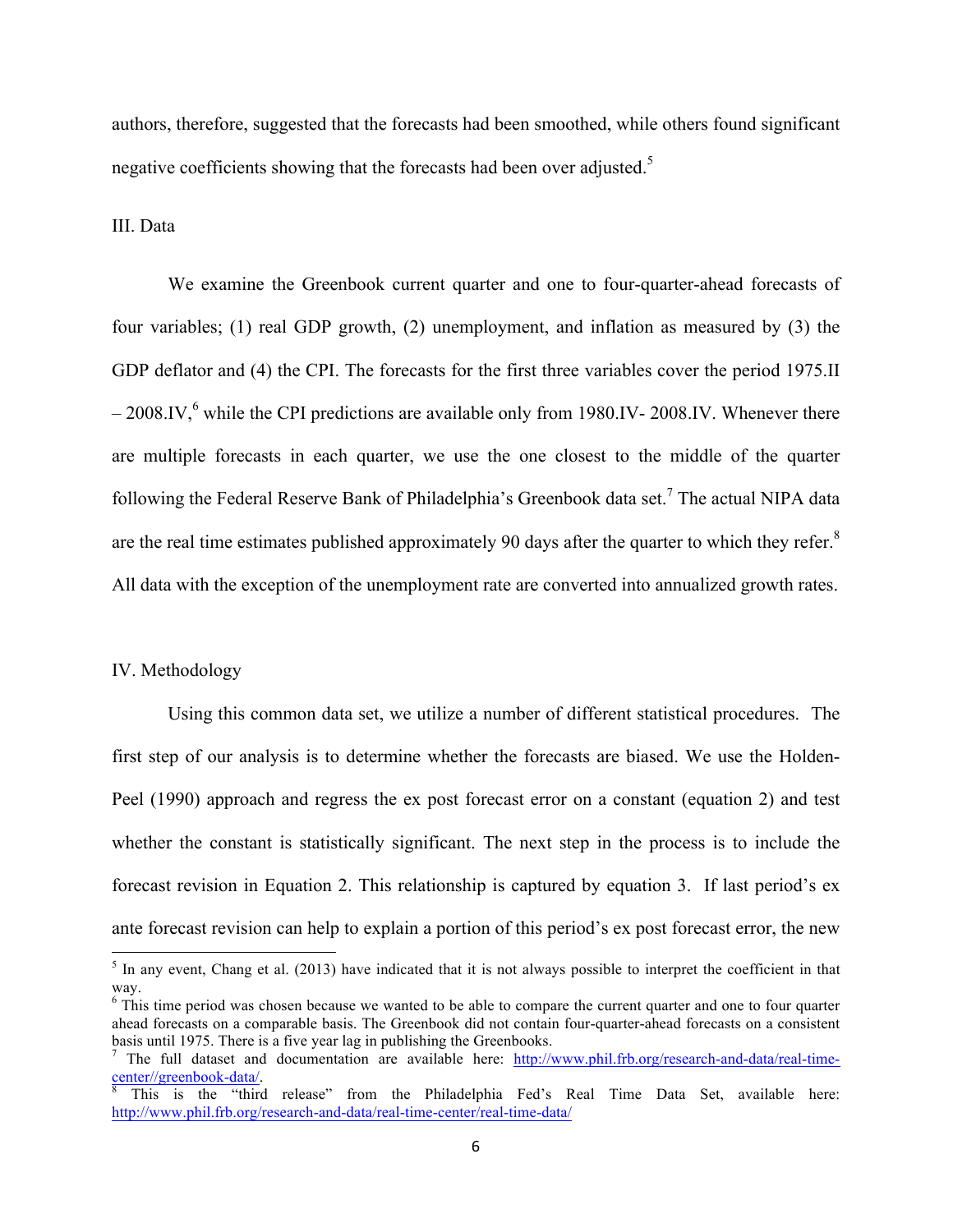information that became available in the prior period was not properly utilized, and the forecast could have been over or under adjusted.

Equations 2 and 3 would have to be modified if there were systematic biases that cancel each other. As noted above, previous research has shown that there are systematic biases that are related to the state of the economy. Consequently, the systematic errors that are related to the phases of the various cycles would cancel each other, and the Holden-Peel test would fail to reject the null when in fact there was a systematic ex post bias.

Consequently, we modify Equations 2 and 3 to introduce a dummy  $D_t$  that reflects the state of the economy following Sinclair, Joutz, and Stekler (2010). In the growth and employment equations, the dummy has a value 1 if in any month of a particular quarter the economy was in a National Bureau of Economic Research dated recession and is zero otherwise. The joint null is that all the coefficients are zero. If the dummy coefficients are non-zero, they contain information indicating that the forecasts did not incorporate knowledge about the future state of the economy. Similarly, if the coefficient on the forecast revision is significant this indicates that there is information in that variable that can explain the current error.

$$
e_{t, h} = a_0 + a_2 D_t + u_{t, h}
$$
 (2a)

$$
e_{t, h} = a_0 + a_1(f_{t, h} - f_{t, h+1}) + a_2D_t + a_3D_{t}*(f_{t, h} - f_{t, h+1}) + u_{t, h}.
$$
\n(3a)

There is no bias if the null that all of the coefficients in Equations 2a and/or 3a are zero is not rejected. If the coefficient on the revision is significantly different from zero, the new information was interpreted inefficiently; either too little or too much was incorporated into the new forecast. We also considered the possibility that the Fed staff weighed information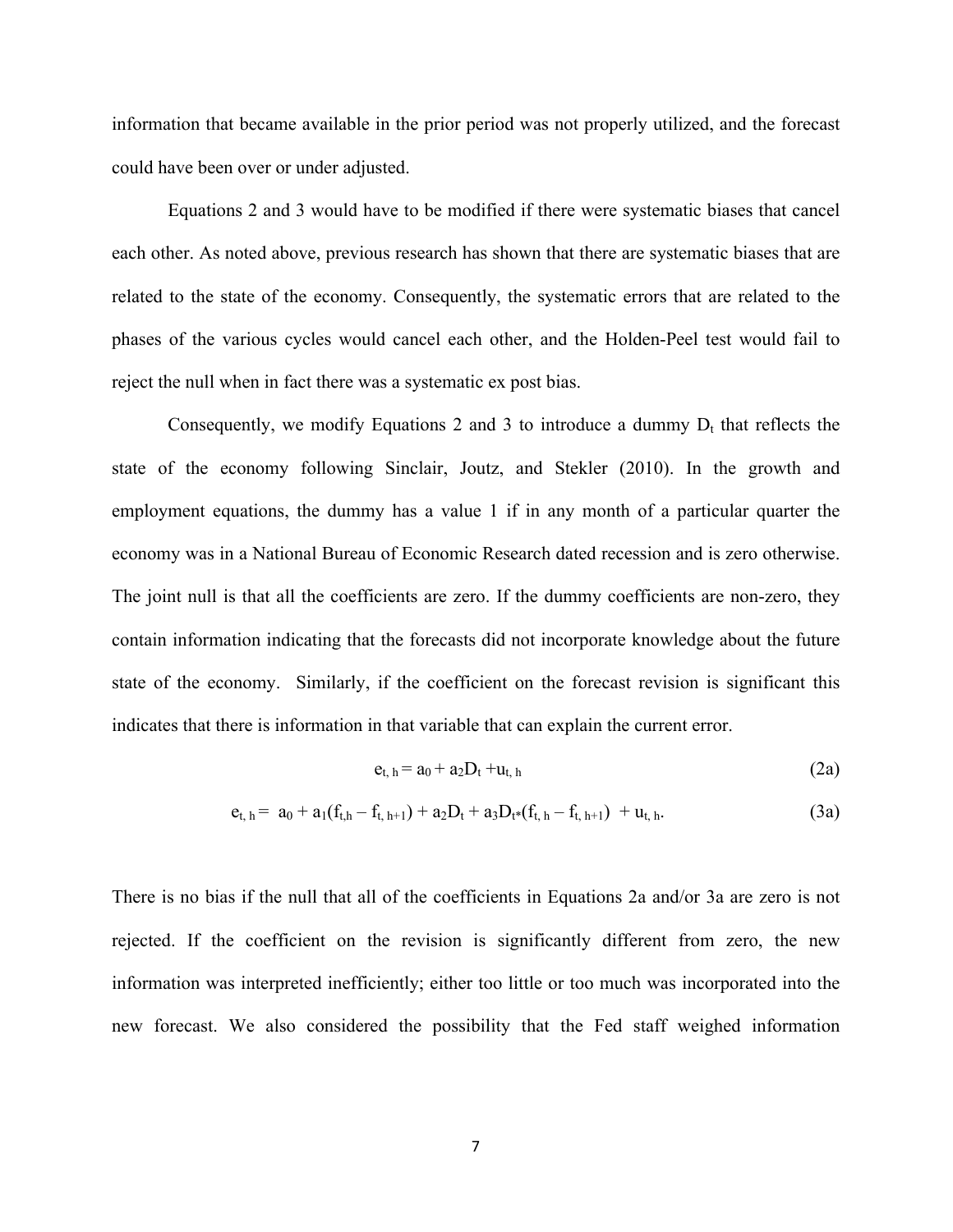differently in recessions versus expansions and interacted the revisions and state of the economy terms of the equations.

#### V. Results

#### A. Holden-Peel Test

The results in Table 1 show that the current quarter forecasts of real GDP and the unemployment rate reject the null of no bias at the 5% level of significance. Real GDP has a consistently positive bias (although insignificant after the current quarter) while the other three variables have a consistently negative bias (although insignificant for all horizons for the deflator and CPI inflation, but significant for the current quarter and the 1 and 2 quarter ahead forecasts for the unemployment rate).<sup>9</sup>

#### B. Revisions of the Forecasts

 

The results presented in Table 2, based on equation 3, show that there is not a single variable at any forecast horizon where there is significant underutilization of information. This type of inefficiency would have required that the coefficient on the revisions variable be positive and significant. Instead most coefficients are insignificant. When those coefficients were significant, they were negative. This was the case for the growth forecasts made between  $h = 2$ and  $h = 1$  and  $h = 4$  and  $h = 3$  as well as for the deflator for the revision of the forecast made between  $h = 1$  and  $h = 0$  and for CPI inflation for the revision of the forecast made between  $h = 3$ and  $h = 2$ . In these cases instead of responding efficiently to new information the Fed appears to have put too much weight on new information in revising their forecasts. A smaller revision would actually have lowered the forecast error in these cases. We did not find any significant

 $9$  The real GDP and deflator biases are in opposite directions. If the forecasters were analyzing nominal GDP data, there is a failure to correctly divide these numbers into the two components.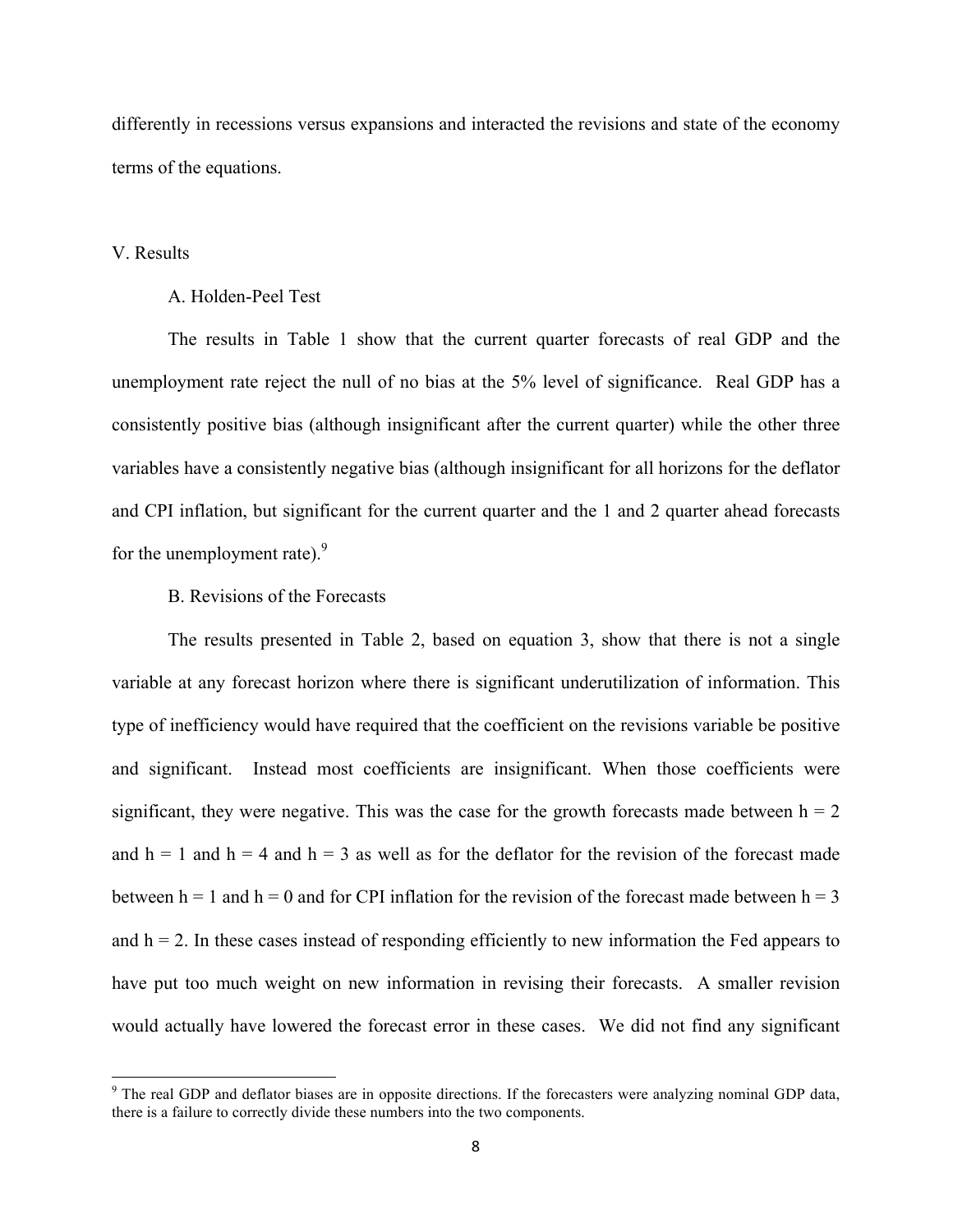positive coefficients on the revisions which suggests that any observed biases cannot be explained by underutilization of the available information.

C. State of the Economy

 

The qualitative analyses of the Fed forecasts have shown the presence of systematic errors. We have just shown that there is no reason to argue that new information is not fully incorporated into the revised forecasts. We next examine the relationship between forecast revisions and the forecasts that were associated with two phases of the economy.

Equation 2a is used to determine whether the inclusion of the state of the economy dummies yields results that are different from those obtained from the traditional tests for bias. The results (Table 3) for the *current* quarter show that that the coefficients associated with the dummy in the GDP and both inflation equations are not significant. This implies that the Fed's nowcasts correctly incorporated information about the state of the economy. In the current quarter unemployment equation, however, the dummy is significant. This suggests that the Fed appears to have underestimated the current quarter unemployment rate in recessions.<sup>10</sup>

However, the results are different for forecasts made for horizons of one to four quarters. Now the coefficients on the dummy variable are all significant for GDP and the unemployment rate. In the GDP equations, the coefficient on the NBER dummy is negative indicating that the Fed overestimated real growth during recessionary periods. In the unemployment equation the dummy is positive showing that unemployment was underestimated, a result consistent with the GDP projections. Furthermore, in several cases the constants were significant. Thus there were biases even after accounting for the failure to incorporate information about the state of the

 $10$  This finding appears dependent on the end of the sample for the 2008 period. If we exclude this recession then the coefficient on the revision is insignificant.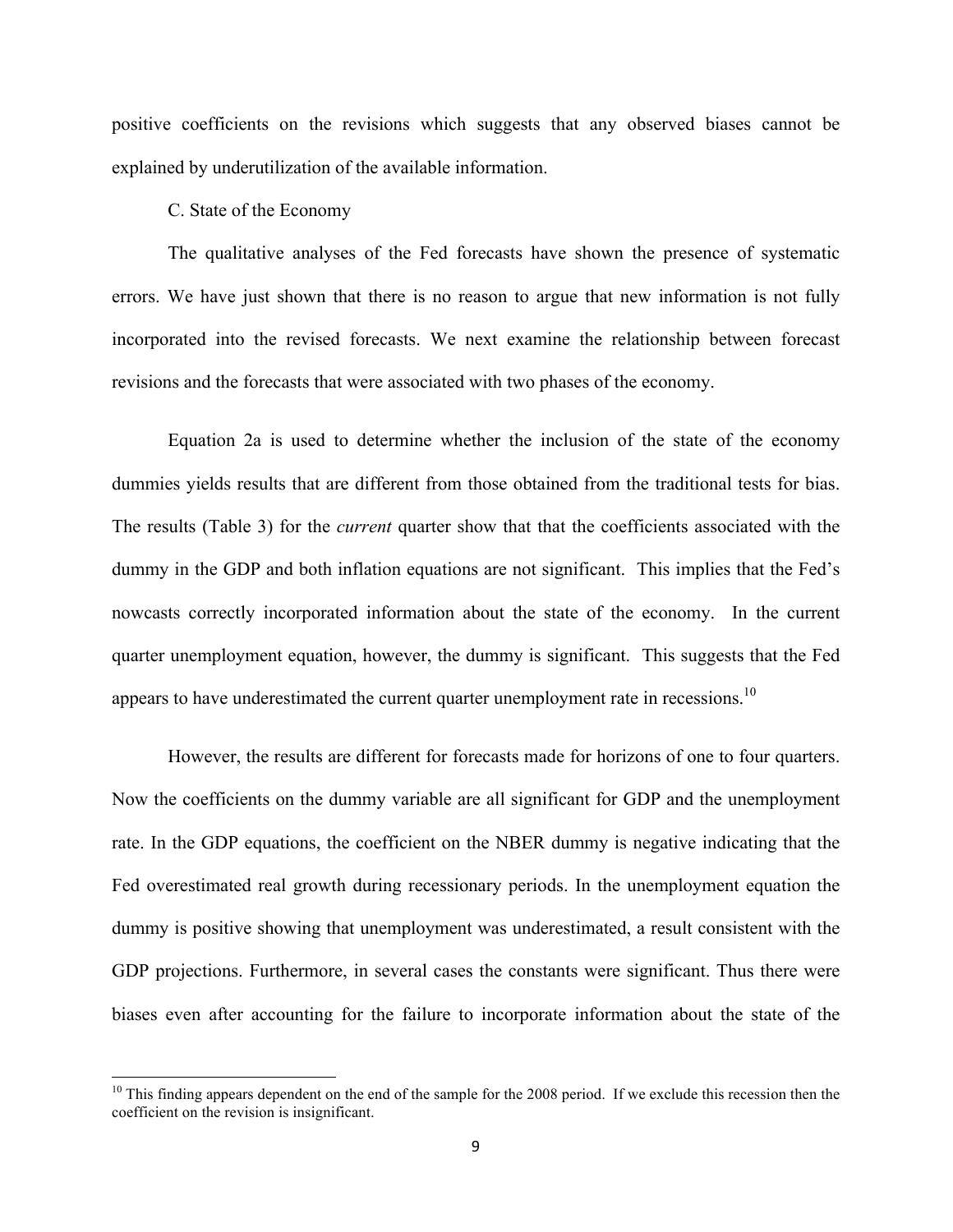economy. For the inflation equations, however, the NBER dummy and the constants were never significant. $11$ 

D. Revisions and State of the Economy

<u> 1989 - Johann Stein, fransk politiker (d. 1989)</u>

Do our findings about the forecast revisions still hold when we account for the errors made by not predicting the state of the economy? To test this proposition, we estimate Equation 3a where we interact the state of the economy dummy and the forecast revision. A significant coefficient on the interaction term would show that revisions were made a different way if there were a recession rather than a period of growth. Similarly, the interaction term in the inflation equations would indicate whether the revisions were made differently during periods of acceleration and deceleration of inflation.

We continue to find that there are no significant positive coefficients associated with the revisions variable, even when we include a dummy variable for the state of the economy and interact the dummy and the forecast revision. (Tables 4a and 4b). There continue to be significant negative coefficients associated with the growth projections, indicating that the revisions were in the wrong direction. The results in Tables 4a and 4b indicate that only for the deflator were coefficients associated with the interaction terms significant.

Thus, the impact of revisions on the Fed's forecast errors did not differ between the states of the economy except perhaps for the case of the deflator. This result at least suggests that the Fed staff did not place different weights on errors made during recessions and periods of growth, i.e. there was no asymmetric loss function in this dimension, perhaps because they did not know the state of the economy at the time they were making the forecasts.

 $<sup>11</sup>$  This is consistent with the findings of Sinclair, Joutz and Stekler (2010) who also found no significant relationship</sup> between inflation forecast errors and the NBER dummy. Instead, they found a relationship when they used a measure of the inflation cycle obtained from ECRI to recognize and incorporate information about the accelerations/ decelerations of inflation.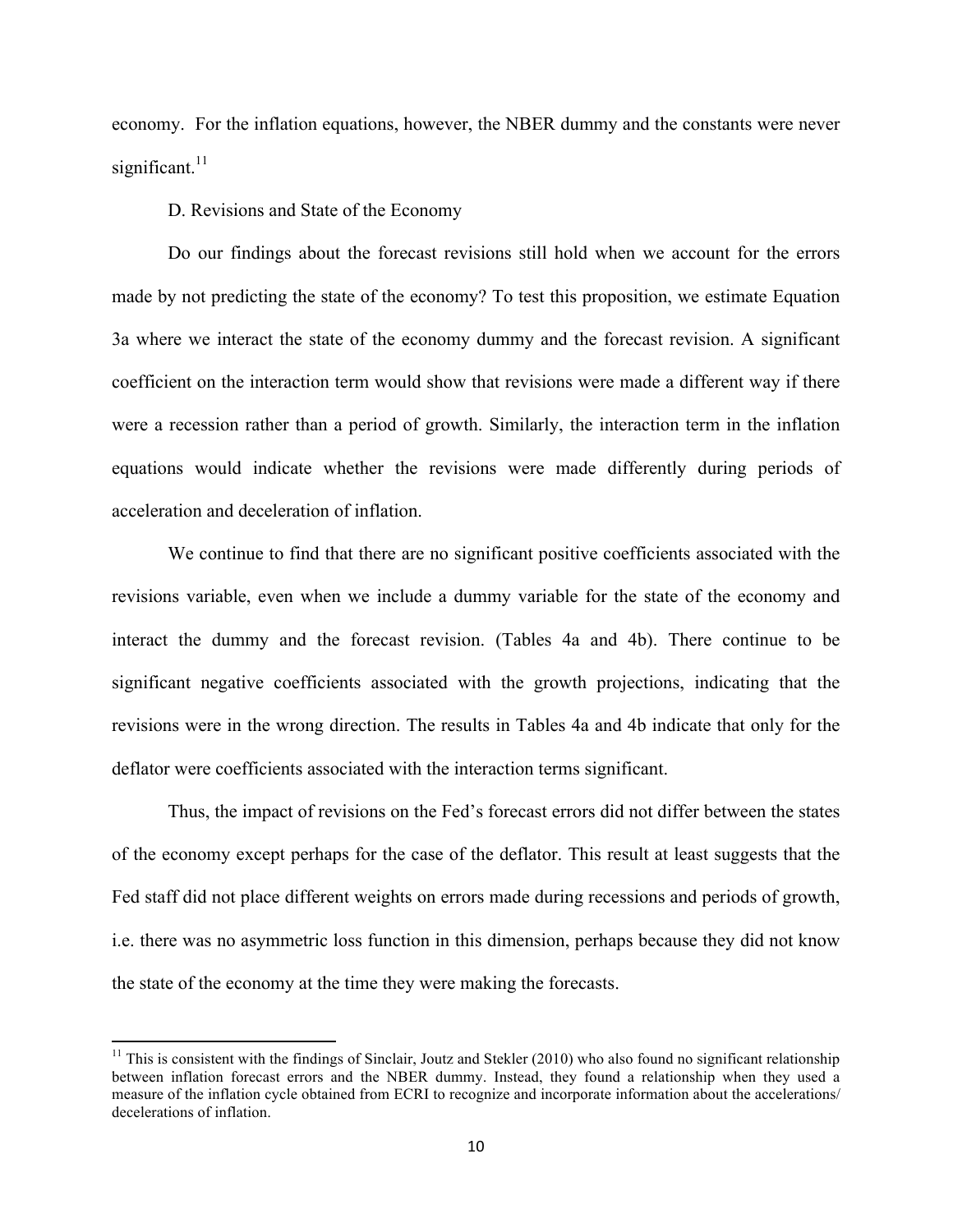VI. Interpreting the Results

Unlike some previous studies of other forecasts that found that information was underutilized, (e.g. Coibion and Gorodnichenko 2010, 2012; Loungani et al. 2014), we did not obtain this result for the Fed's Greenbook forecasts. Rather, we found no evidence of underutilization and also some over adjustments to new information. We, thus, sought to compare our results with those obtained from other data sets. We first examined published studies that had also examined forecast revisions. We then conducted an identical analysis of the predictions in the Survey of Professional Forecasters.

Using *Consensus Economics* data, Lahiri and Sheng (2008) had evaluated the consensus real GDP forecasts made for the G-7 countries. They showed that the results varied from country to country and from horizon to horizon. In many cases, the information available at long horizons was overweighted, i.e. the coefficients on the revisions were negative and statistically significant. At middle length horizons, the opposite results were obtained, i.e. positive and significant.

Dovern and Weisser (2011) also examine the G-7 forecasts obtained from *Consensus Economics*, but they utilize the individual predictions rather than the mean forecast. Most of the time, they do not reject the hypothesis that the forecasts of inflation, industrial production and private consumption are weakly efficient. When this hypothesis is rejected, it is because the forecasters have overreacted to the new information. Only the real GDP predictions display substantial evidence that the individual forecasters underreacted to the new information or smoothed the forecasts. Since there is no uniformity in the results, one can conclude that the way that forecasters use new information in revising their predictions differs from variable to variable.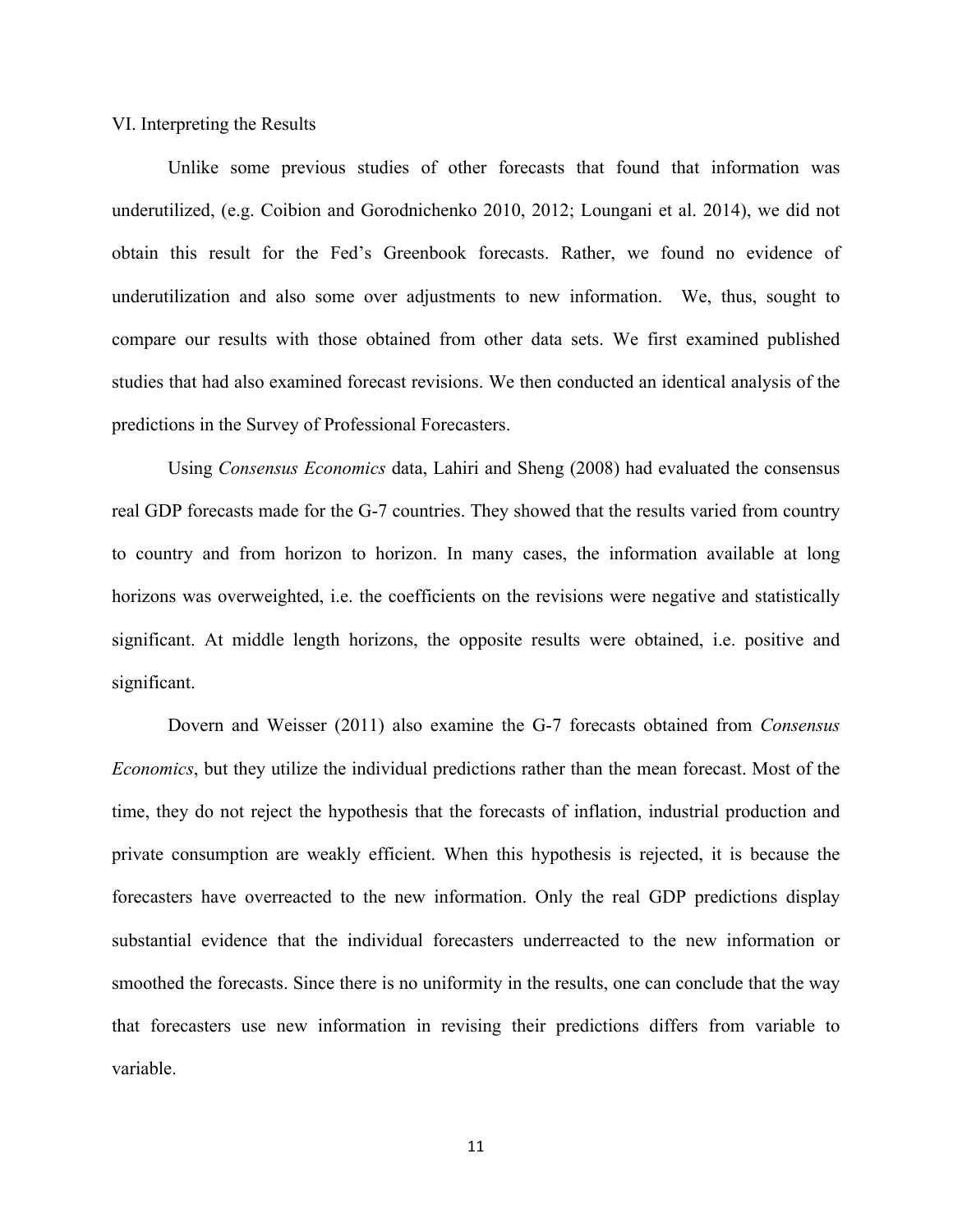The study by Dovern, Fritsche, Loungani and Tamirisa (forthcoming) yields an additional insight. They also used the *Consensus Economics* forecasts of GDP but expanded the analysis in two dimensions. First, they examined the revisions of the GDP forecasts for both advanced and emerging economies. Second and most important they compared the individual forecasts with the mean forecasts for each country. They concluded that the level of rigidity in the average forecasts was similar to that which Coibion and Gorodnichenko had found.<sup>12</sup> Moreover, there also was rigidity in the individual predictions but it was less than in the mean predictions. They concluded that the process of averaging the individual forecasts induces additional stickiness or smoothing. $13$ 

Finally, we want to compare the results for the SPF forecasts with those that we obtained from the Greenbook projections. We used the same time period and identical procedures in this comparison. Our results (See Appendix Tables A1 and A2) indicate the forecasters smoothed the forecasts for some variables and overreacted to new information when predicting other variables. The unemployment forecasts were smoothed while the inflation predictions show evidence of over adjustment. There are even some small differences in the results if the mean forecast is used rather than the median. $14$ 

These results lead us to conclude that there is no unique single overall explanation, model, or theory of the way that forecasters utilize information.<sup>15</sup> Some may smooth their forecasts; others may over adjust to new information. Moreover, each individual's adjustment

<u> 1989 - Johann Stein, fransk politiker (d. 1989)</u>

 $12$  However, Dovern et al. did not present the number of times that information was underutilized or the number of times that forecasters overreacted.<br><sup>13</sup> Capistran and Lopez-Moctezuma (2014) also found that aggregating increased the tendency towards smoothing.

<sup>&</sup>lt;sup>14</sup> For example at the two and three quarter horizons, the real GDP coefficients are not significant in one case but are significant at the 10% level in the other instance. A similar result can be observed in the deflator revisions at the one quarter horizon.

 $15$  This result is in accord with the findings of Andrade and Bihan (2013) who argued that it was not possible to build or estimate a model that was consistent with the errors and disagreements that were observed in the data.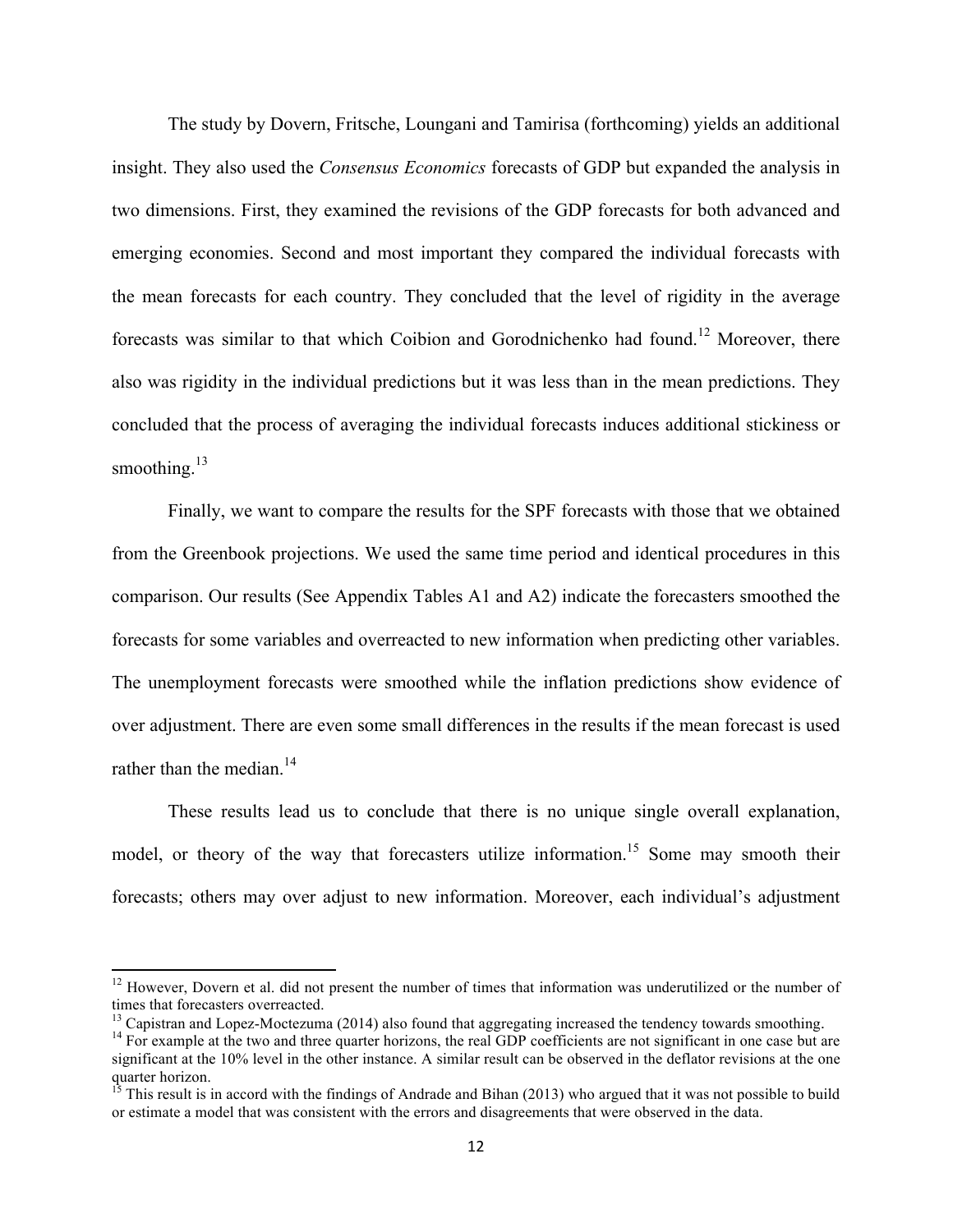process may differ from variable to variable. For that reason it is important to examine each individual's (organization's) ability to process and utilize new information.

#### VII. Conclusions

We have two major conclusions. Our results quite clearly indicate that the Federal Reserve's Greenbook forecasts display some biases, but that the underutilization of information or forecast smoothing could not explain these inefficiencies. In most cases, the Fed staff utilized new information efficiently to update the forecasts of all variables not only for the current quarter but also for distant periods. There were no significant positive coefficients, a result that would have indicated that the forecasts had been smoothed. The departures from efficiency occurred as a result of over reacting to new information.

#### **Acknowledgements**

The authors gratefully acknowledge the support of Luther Rice Undergraduate Research Fellowship for this project.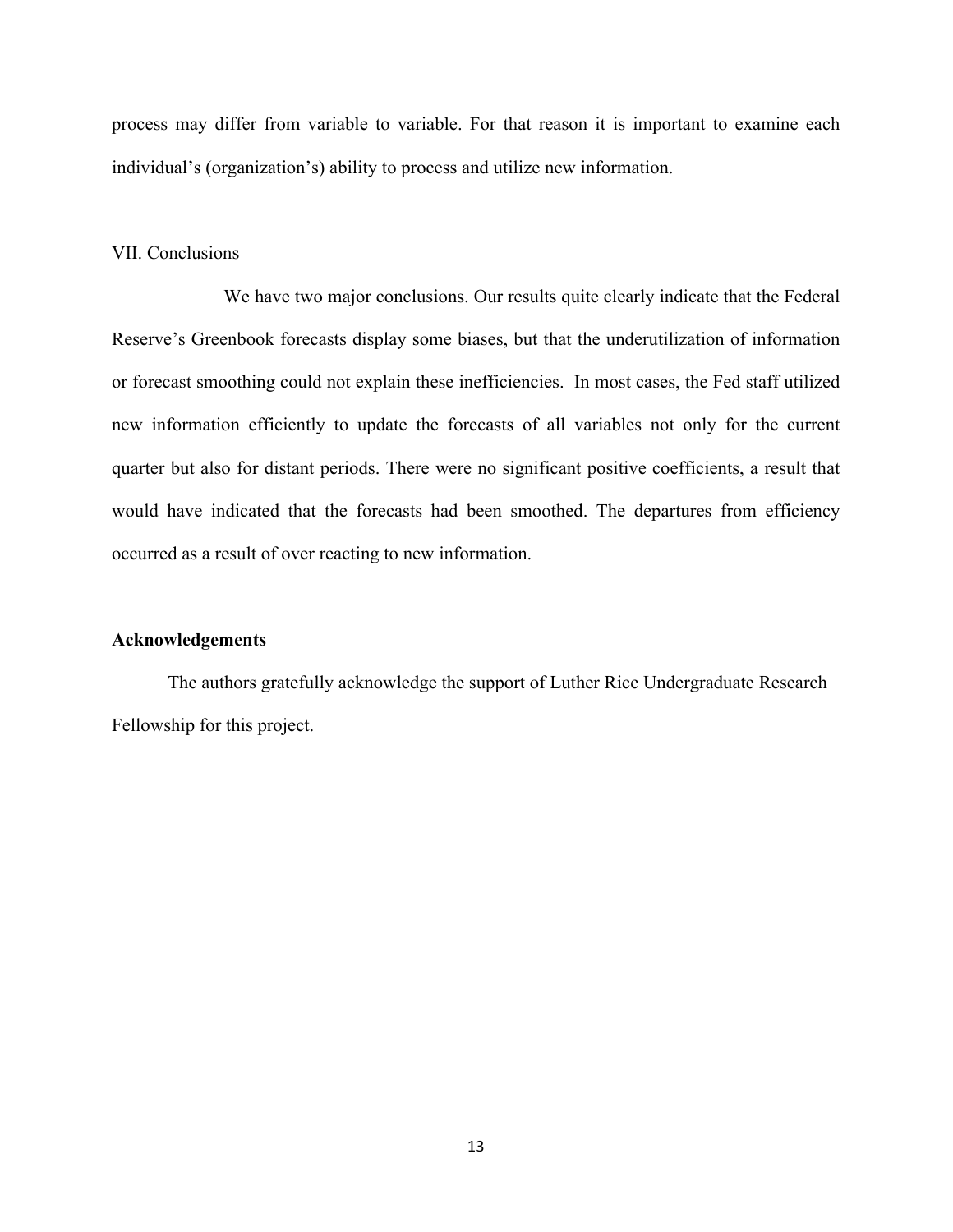| Table 1                                        |                                                 |                     |                    |                   |                    |  |  |  |  |  |
|------------------------------------------------|-------------------------------------------------|---------------------|--------------------|-------------------|--------------------|--|--|--|--|--|
| Holden-Peel Test for Bias                      |                                                 |                     |                    |                   |                    |  |  |  |  |  |
| current quarter and one to four quarters ahead |                                                 |                     |                    |                   |                    |  |  |  |  |  |
| Horizon                                        | $h=0$<br>$h=1$<br>$h = 2$<br>$h = 3$<br>$h = 4$ |                     |                    |                   |                    |  |  |  |  |  |
| Variable                                       |                                                 |                     |                    |                   |                    |  |  |  |  |  |
| GDP                                            | $0.44**$<br>(0.19)                              | 0.30<br>(0.28)      | 0.11<br>(0.30)     | 0.05<br>(0.30)    | 0.02<br>(0.31)     |  |  |  |  |  |
| Unemployment                                   | $-0.05***$<br>(0.01)                            | $-0.09**$<br>(0.04) | $-0.12*$<br>(0.06) | $-0.13$<br>(0.09) | $-0.14$<br>(0.011) |  |  |  |  |  |
| <b>Deflator</b>                                | $-0.13$<br>(0.09)                               | $-0.08$<br>(0.13)   | $-0.07$<br>(0.14)  | $-0.06$<br>(0.16) | $-0.06$<br>(0.18)  |  |  |  |  |  |
| <b>CPI</b>                                     | $-0.10$<br>(0.11)                               | $-0.16$<br>(0.25)   | $-0.12$<br>(0.26)  | $-0.08$<br>(0.25) | $-0.18$<br>(0.26)  |  |  |  |  |  |

\*, \*\*, \*\*\*: Significant at the 10%, 5%, and 1% level respectively. Newey-West standard errors reported for one to four quarters ahead.

| Table 2                                                               |                         |                 |           |                 |                 |                 |                 |                 |  |  |
|-----------------------------------------------------------------------|-------------------------|-----------------|-----------|-----------------|-----------------|-----------------|-----------------|-----------------|--|--|
| Nordhaus test with the Fed's forecast error as the dependent variable |                         |                 |           |                 |                 |                 |                 |                 |  |  |
| <b>Horizon</b>                                                        | $h=0$<br>$h=1$<br>$h=2$ |                 |           |                 |                 |                 |                 | $h = 3$         |  |  |
| <b>Variable</b>                                                       | <b>Constant</b>         | <b>Revision</b> | Constant  | <b>Revision</b> | <b>Constant</b> | <b>Revision</b> | <b>Constant</b> | <b>Revision</b> |  |  |
| <b>GDP</b>                                                            | $0.47**$                | 0.15            | 0.20      | $-0.53**$       | 0.13            | 0.42            | 0.03            | $-0.83**$       |  |  |
|                                                                       | (0.18)                  | (0.14)          | (0.28)    | (0.26)          | (0.30)          | (0.32)          | (0.31)          | (0.33)          |  |  |
| Unemployment                                                          | $-0.05**$               | $-0.02$         | $-0.10**$ | $-0.01$         | $-0.12*$        | 0.05            | $-0.13$         | 0.14            |  |  |
|                                                                       | (0.02)                  | (0.05)          | (0.04)    | (0.10)          | (0.06)          | (0.15)          | (0.09)          | (0.14)          |  |  |
| <b>Deflator</b>                                                       | $-0.11$                 | $-0.35**$       | $-0.08$   | 0.01            | $-0.07$         | $-0.40$         | $-0.06$         | 0.09            |  |  |
|                                                                       | (0.10)                  | (0.14)          | (0.13)    | (0.16)          | (0.15)          | (0.33)          | (0.16)          | (0.37)          |  |  |
| <b>CPI</b>                                                            | $-0.09$                 | 0.07            | $-0.16$   | $-0.05$         | $-0.09$         | $-0.79**$       | $-0.12$         | $-0.24$         |  |  |
|                                                                       | (0.11)                  | (0.13)          | (0.25)    | (0.30)          | (0.25)          | (0.34)          | (0.24)          | (0.61)          |  |  |

\*, \*\*\* Significant at the 10%, 5%, and 1% level respectively. Newey-West standard errors reported.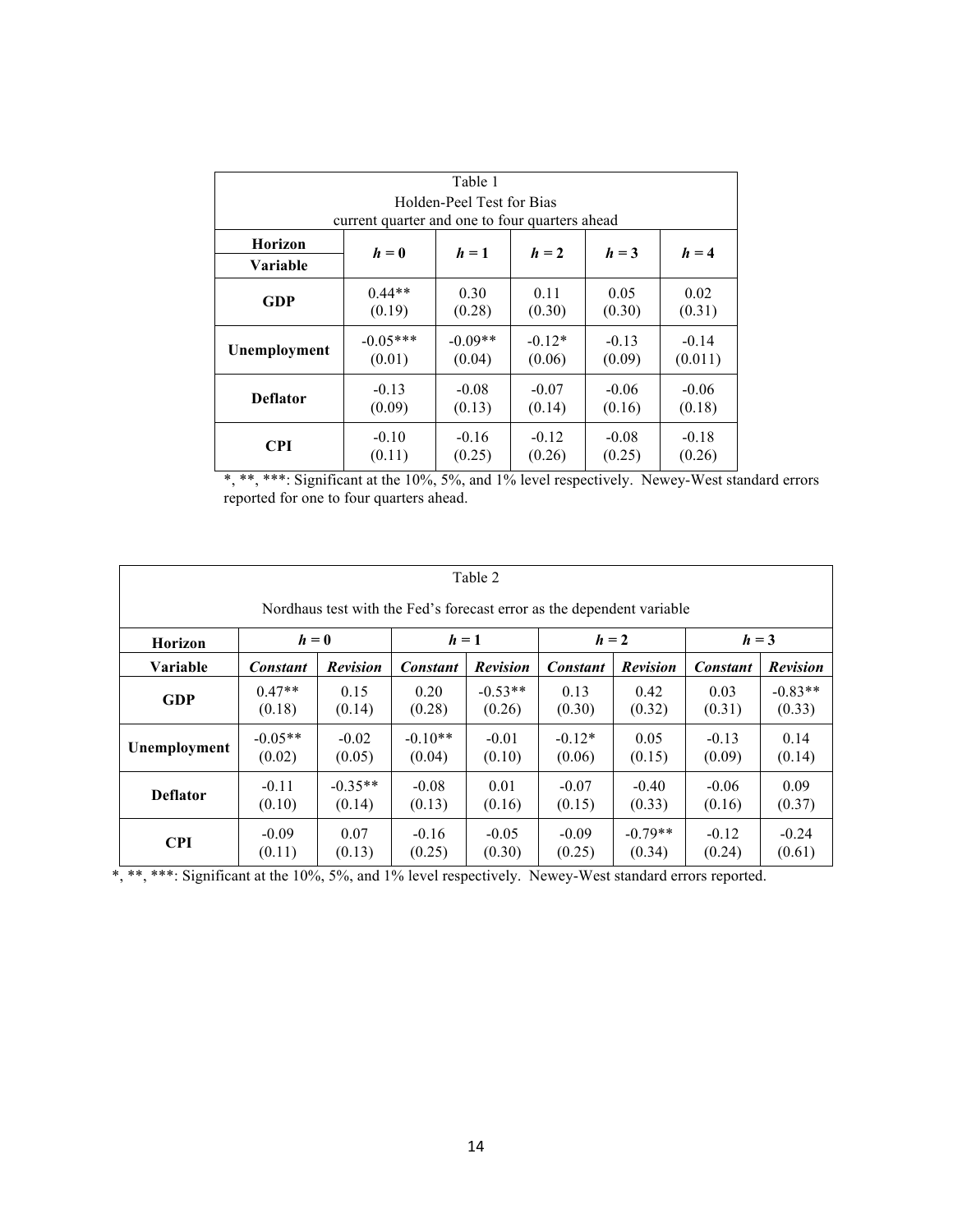|                                                                                                            | Table 3    |             |            |             |            |             |            |             |           |             |  |
|------------------------------------------------------------------------------------------------------------|------------|-------------|------------|-------------|------------|-------------|------------|-------------|-----------|-------------|--|
| Holden-Peel Test for Bias including NBER recession dummy<br>current quarter and one to four quarters ahead |            |             |            |             |            |             |            |             |           |             |  |
| <b>Horizon</b>                                                                                             | $h=0$      |             | $h=1$      |             | $h=2$      |             | $h = 3$    |             | $h = 4$   |             |  |
| <b>Variable</b>                                                                                            | Cons.      | <b>NBER</b> | Cons.      | <b>NBER</b> | Cons.      | <b>NBER</b> | Cons.      | <b>NBER</b> | Cons.     | <b>NBER</b> |  |
| <b>GDP</b>                                                                                                 | $0.46**$   | $-0.10$     | $0.58*$    | $-1.80***$  | $0.53*$    | $-2.73***$  | $0.55*$    | $-3.21***$  | $0.55*$   | $-3.40***$  |  |
|                                                                                                            | (0.21)     | (0.53)      | (0.29)     | (0.55)      | (0.29)     | (0.51)      | (0.30)     | (0.48)      | $(-3.40)$ | (0.49)      |  |
| Unemp.                                                                                                     | $-0.06***$ | $0.09**$    | $-0.15***$ | $0.37***$   | $-0.20***$ | $0.52***$   | $-0.23***$ | $0.68***$   | $-0.26**$ | $0.79***$   |  |
|                                                                                                            | (0.02)     | (0.04)      | (0.04)     | (0.09)      | (0.06)     | (0.16)      | (0.08)     | (0.20)      | (0.10)    | (0.21)      |  |
| <b>Deflator</b>                                                                                            | $-0.10$    | $-0.18$     | $-0.04$    | $-0.27$     | $-0.03$    | $-0.27$     | $-0.03$    | $-0.23$     | $-0.02$   | $-0.29$     |  |
|                                                                                                            | (0.10)     | (0.25)      | (0.14)     | (0.31)      | (0.16)     | (0.35)      | (0.17)     | (0.43)      | (0.18)    | (0.51)      |  |
| <b>CPI</b>                                                                                                 | $-0.04$    | $-0.37$     | $-0.07$    | $-0.60$     | $-0.05$    | $-0.42$     | $-0.03$    | $-0.37$     | $-0.10$   | $-0.45$     |  |
|                                                                                                            | (0.12)     | (0.31)      | (0.21)     | (0.81)      | (0.23)     | (0.88)      | (0.24)     | (0.81)      | (0.25)    | (0.82)      |  |

\*, \*\*, \*\*\*: Significant at the 10%, 5%, and 1% level respectively. Newey-West standard errors reported for one to four quarters ahead.

| Table 4a                                                                                                        |            |                 |             |                             |                                                                                 |            |            |         |  |  |
|-----------------------------------------------------------------------------------------------------------------|------------|-----------------|-------------|-----------------------------|---------------------------------------------------------------------------------|------------|------------|---------|--|--|
| Nordhaus test with the forecast error as the dependent variable including dummy and interaction for t and $t+1$ |            |                 |             |                             |                                                                                 |            |            |         |  |  |
| <b>Horizon</b>                                                                                                  |            | $h=0$           |             |                             |                                                                                 | $h=1$      |            |         |  |  |
| Variable                                                                                                        | Constant   | <b>Revision</b> | <b>NBER</b> | $NBER^*$<br><b>Revision</b> | $NBER*$<br><b>Revision</b><br><b>NBER</b><br><b>Constant</b><br><b>Revision</b> |            |            |         |  |  |
| <b>GDP</b>                                                                                                      | $0.44**$   | 0.18            | 0.14        | $-0.04$                     | $0.54*$                                                                         | $-0.72***$ | $-3.05***$ | $-0.61$ |  |  |
|                                                                                                                 | (0.18)     | (0.18)          | (0.83)      | (0.48)                      | (0.29)                                                                          | (0.24)     | (0.88)     | (0.95)  |  |  |
| Unemployment                                                                                                    | $-0.06***$ | $-0.03$         | $0.12**$    | $-0.12$                     | $-0.15***$                                                                      | $-0.05$    | $0.38***$  | $-0.08$ |  |  |
|                                                                                                                 | (0.02)     | (0.05)          | (0.05)      | (0.12)                      | (0.04)                                                                          | (0.08)     | (0.09)     | (0.13)  |  |  |
| <b>Deflator</b>                                                                                                 | $-0.09$    | $-0.14$         | $-0.20$     | $-0.58**$                   | $-0.04$                                                                         | 0.04       | $-0.27$    | $-0.26$ |  |  |
|                                                                                                                 | (0.10)     | (0.17)          | (0.32)      | (0.23)                      | (0.14)                                                                          | (0.16)     | (0.32)     | (0.52)  |  |  |
| <b>CPI</b>                                                                                                      | $-0.04$    | $-0.02$         | $-0.33$     | 0.18                        | $-0.07$                                                                         | $-0.01$    | $-0.59$    | $-0.01$ |  |  |
|                                                                                                                 | (0.11)     | (0.12)          | (0.29)      | (0.27)                      | (0.22)                                                                          | (0.32)     | (0.81)     | (0.75)  |  |  |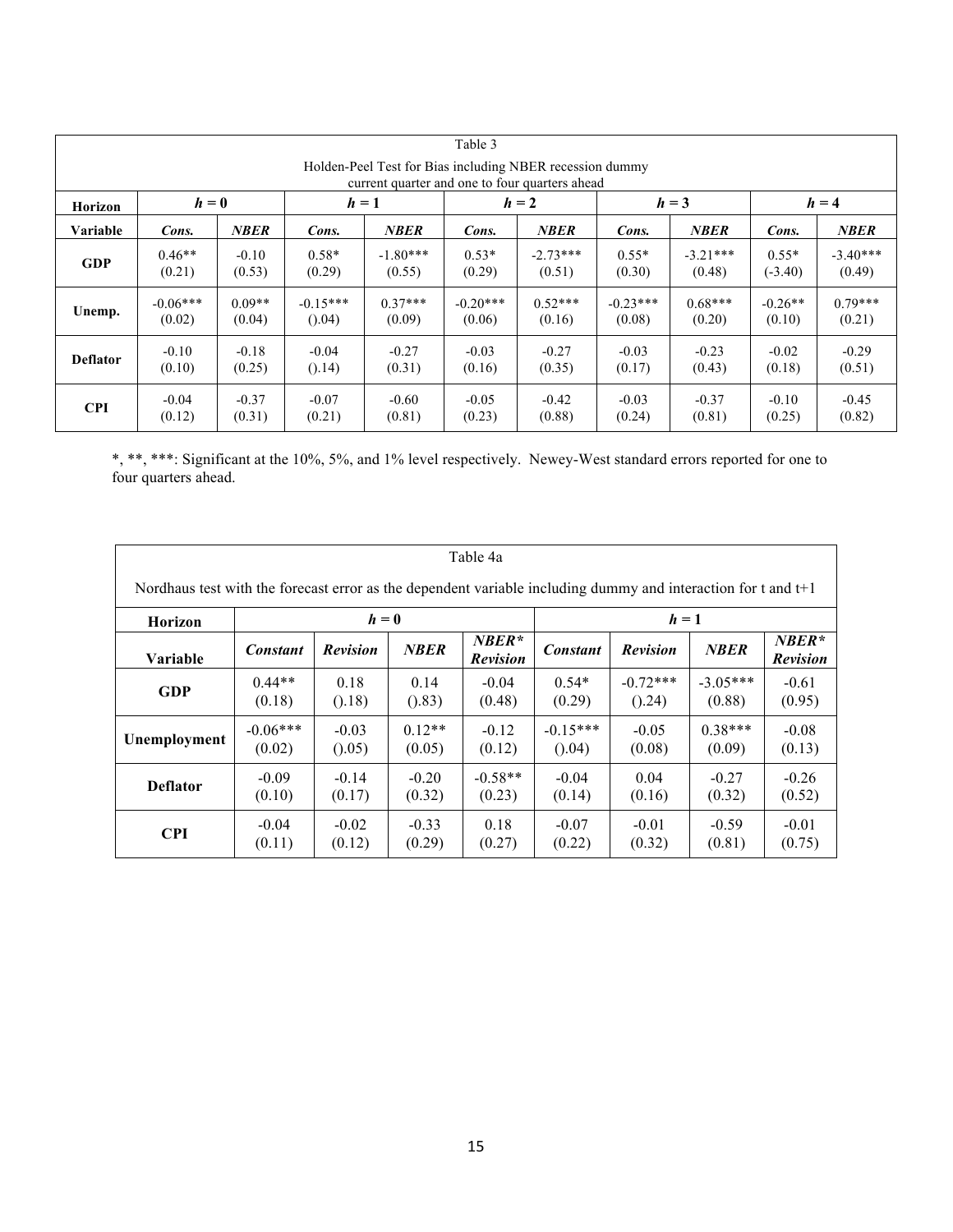| Table 4b                                                                                                            |                 |                 |             |                            |                 |                 |             |                            |  |  |
|---------------------------------------------------------------------------------------------------------------------|-----------------|-----------------|-------------|----------------------------|-----------------|-----------------|-------------|----------------------------|--|--|
| Nordhaus test with the forecast error as the dependent variable including dummy and interaction for $t+2$ and $t+3$ |                 |                 |             |                            |                 |                 |             |                            |  |  |
| <b>Horizon</b>                                                                                                      |                 | $h = 3$         |             |                            |                 |                 | $h = 4$     |                            |  |  |
| <b>Variable</b>                                                                                                     | <b>Constant</b> | <b>Revision</b> | <b>NBER</b> | $NBER*$<br><b>Revision</b> | <b>Constant</b> | <b>Revision</b> | <b>NBER</b> | $NBER*$<br><b>Revision</b> |  |  |
| <b>GDP</b>                                                                                                          | $0.53**$        | 0.38            | $-2.92***$  | $-0.81$                    | $0.55*$         | $-0.95**$       | $-3.44***$  | $-0.27$                    |  |  |
|                                                                                                                     | (0.25)          | (0.31)          | (0.68)      | (0.64)                     | (0.30)          | (0.37)          | (0.52)      | (1.03)                     |  |  |
| Unemployment                                                                                                        | $-0.20***$      | 0.06            | $0.54***$   | $-0.30$                    | $-0.23***$      | 0.09            | $0.68***$   | $-0.15$                    |  |  |
|                                                                                                                     | (0.06)          | (0.12)          | (0.14)      | (0.26)                     | (0.08)          | (0.16)          | (0.18)      | (0.32)                     |  |  |
| <b>Deflator</b>                                                                                                     | $-0.03$         | $-0.56$         | $-0.28$     | $0.84*$                    | $-0.02$         | $-0.24$         | $-0.76$     | $2.24***$                  |  |  |
|                                                                                                                     | (0.17)          | (0.35)          | (0.34)      | (0.44)                     | (0.17)          | (0.32)          | (0.45)      | (0.44)                     |  |  |
| <b>CPI</b>                                                                                                          | $-0.04$         | $-0.60$         | $-0.34$     | $-0.68$                    | $-0.03$         | $-0.04$         | $-0.53$     | $-0.96$                    |  |  |
|                                                                                                                     | (0.24)          | (0.35)          | (0.80)      | (0.81)                     | (0.23)          | (0.59)          | (0.84)      | (1.78)                     |  |  |

| Table 5<br><b>RMSE By Horizon</b> |       |       |       |         |         |  |  |  |  |  |
|-----------------------------------|-------|-------|-------|---------|---------|--|--|--|--|--|
| <b>Horizon</b><br>Variable        | $h=0$ | $h=1$ | $h=2$ | $h = 3$ | $h = 4$ |  |  |  |  |  |
| <b>GDP</b>                        | 2.31  | 2.93  | 2.89  | 3.10    | 3.05    |  |  |  |  |  |
| Unemployment                      | 0.17  | 0.36  | 0.53  | 0.67    | 0.81    |  |  |  |  |  |
| <b>Deflator</b>                   | 1.00  | 1.10  | 1.22  | 1.24    | 1.35    |  |  |  |  |  |
| <b>CPI</b>                        | 1.21  | 2.07  | 2.15  | 2.11    | 2.13    |  |  |  |  |  |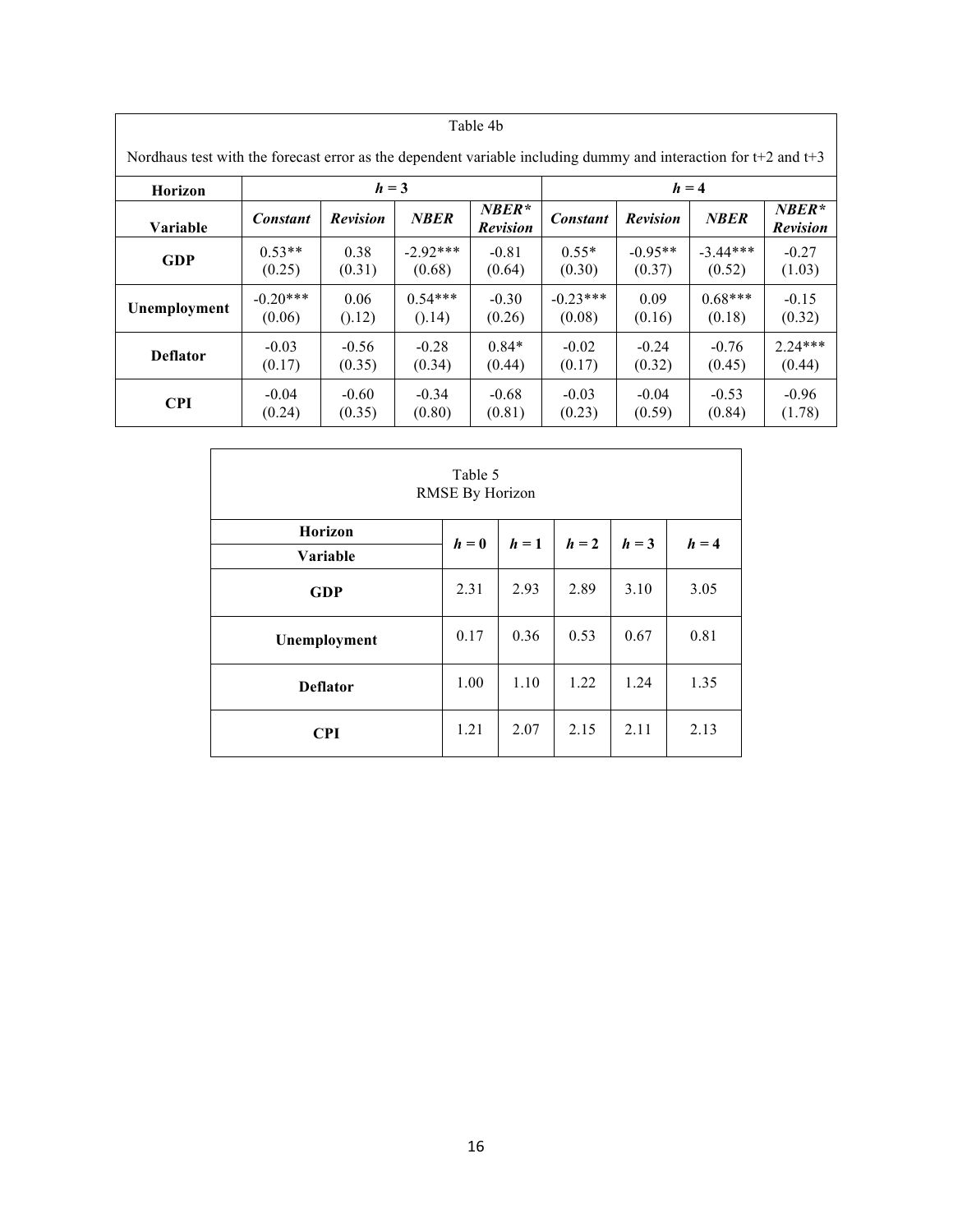# **Appendix**

| Table A1                                                                   |                 |                                      |                 |                 |           |                 |                 |                 |  |  |
|----------------------------------------------------------------------------|-----------------|--------------------------------------|-----------------|-----------------|-----------|-----------------|-----------------|-----------------|--|--|
| Nordhaus test with the median SPF forecast error as the dependent variable |                 |                                      |                 |                 |           |                 |                 |                 |  |  |
| <b>Horizon</b>                                                             |                 | $h=0$<br>$h=1$<br>$h = 2$<br>$h = 3$ |                 |                 |           |                 |                 |                 |  |  |
| <b>Variable</b>                                                            | <b>Constant</b> | <b>Revision</b>                      | <b>Constant</b> | <b>Revision</b> | Constant  | <b>Revision</b> | <b>Constant</b> | <b>Revision</b> |  |  |
| <b>GDP</b>                                                                 | $0.61***$       | $0.28*$                              | 0.18            | $-0.27$         | 0.12      | 0.35            | $-0.32$         | $-0.49$         |  |  |
|                                                                            | (0.19)          | (0.15)                               | (0.24)          | (0.25)          | (0.25)    | (0.29)          | (0.25)          | (0.33)          |  |  |
| Unemployment                                                               | 0.02            | $0.39**$                             | $-0.03$         | $0.44***$       | $-0.08*$  | $0.46***$       | $-0.09$         | $0.53***$       |  |  |
|                                                                            | (0.03)          | (0.17)                               | (0.03)          | (0.12)          | (0.04)    | (0.14)          | (0.06)          | (0.17)          |  |  |
| <b>Deflator</b>                                                            | $-0.14$         | 0.12                                 | $-0.23**$       | $-0.01$         | $-0.28**$ | 0.39            | $-0.36***$      | 0.26            |  |  |
|                                                                            | (0.09)          | (0.15)                               | (0.11)          | (0.21)          | (0.11)    | (0.27)          | (0.12)          | (0.20)          |  |  |
| <b>CPI</b>                                                                 | $-0.18$         | $-0.92***$                           | $-0.22$         | $-1.05***$      | $-0.22$   | $-0.35$         | $-0.18$         | 0.74            |  |  |
|                                                                            | (0.22)          | (0.20)                               | (0.20)          | (0.21)          | (0.21)    | (0.51)          | (0.21)          | (0.68)          |  |  |

\*, \*\*, \*\*\*: Significant at the 10%, 5%, and 1% level respectively. Newey-West standard errors reported. Note that the CPI sample in the SPF is 1982Q2-2008Q4.

| Table A2                                                                 |                 |                                      |                 |                 |                 |                 |                 |                 |  |  |
|--------------------------------------------------------------------------|-----------------|--------------------------------------|-----------------|-----------------|-----------------|-----------------|-----------------|-----------------|--|--|
| Nordhaus test with the mean SPF forecast error as the dependent variable |                 |                                      |                 |                 |                 |                 |                 |                 |  |  |
| Horizon                                                                  |                 | $h = 2$<br>$h = 3$<br>$h=0$<br>$h=1$ |                 |                 |                 |                 |                 |                 |  |  |
| Variable                                                                 | <b>Constant</b> | <b>Revision</b>                      | <b>Constant</b> | <b>Revision</b> | <b>Constant</b> | <b>Revision</b> | <b>Constant</b> | <b>Revision</b> |  |  |
| <b>GDP</b>                                                               | $0.63***$       | $0.35*$                              | 0.20            | $-0.39$         | 0.19            | $0.66*$         | $-0.20$         | $-0.69*$        |  |  |
|                                                                          | (0.19)          | (0.20)                               | (0.25)          | (0.51)          | (0.28)          | (0.34)          | (0.31)          | (0.36)          |  |  |
| Unemployment                                                             | 0.03            | $0.47**$                             | $-0.04$         | $0.43***$       | $-0.08$         | $0.51**$        | $-0.08$         | $0.63***$       |  |  |
|                                                                          | (0.04)          | (0.19)                               | (0.05)          | (0.15)          | (0.06)          | (0.21)          | (0.08)          | (0.23)          |  |  |
| <b>Deflator</b>                                                          | $-0.15*$        | 0.13                                 | $-0.27*$        | $-0.31*$        | $-0.32**$       | $-0.01$         | $-0.36**$       | 0.50            |  |  |
|                                                                          | (0.08)          | (0.11)                               | (0.14)          | (0.18)          | (0.16)          | (0.39)          | (0.18)          | (0.35)          |  |  |
| <b>CPI</b>                                                               | $-0.15$         | $-0.89***$                           | $-0.18$         | $-0.95***$      | $-0.20$         | $-0.49$         | $-0.19$         | 0.49            |  |  |
|                                                                          | (0.17)          | (0.23)                               | (0.22)          | (0.28)          | (0.23)          | (0.70)          | (0.22)          | (0.66)          |  |  |

\*, \*\*, \*\*\*: Significant at the 10%, 5%, and 1% level respectively. Newey-West standard errors reported. Note that the CPI sample in the SPF is 1982Q2-2008Q4.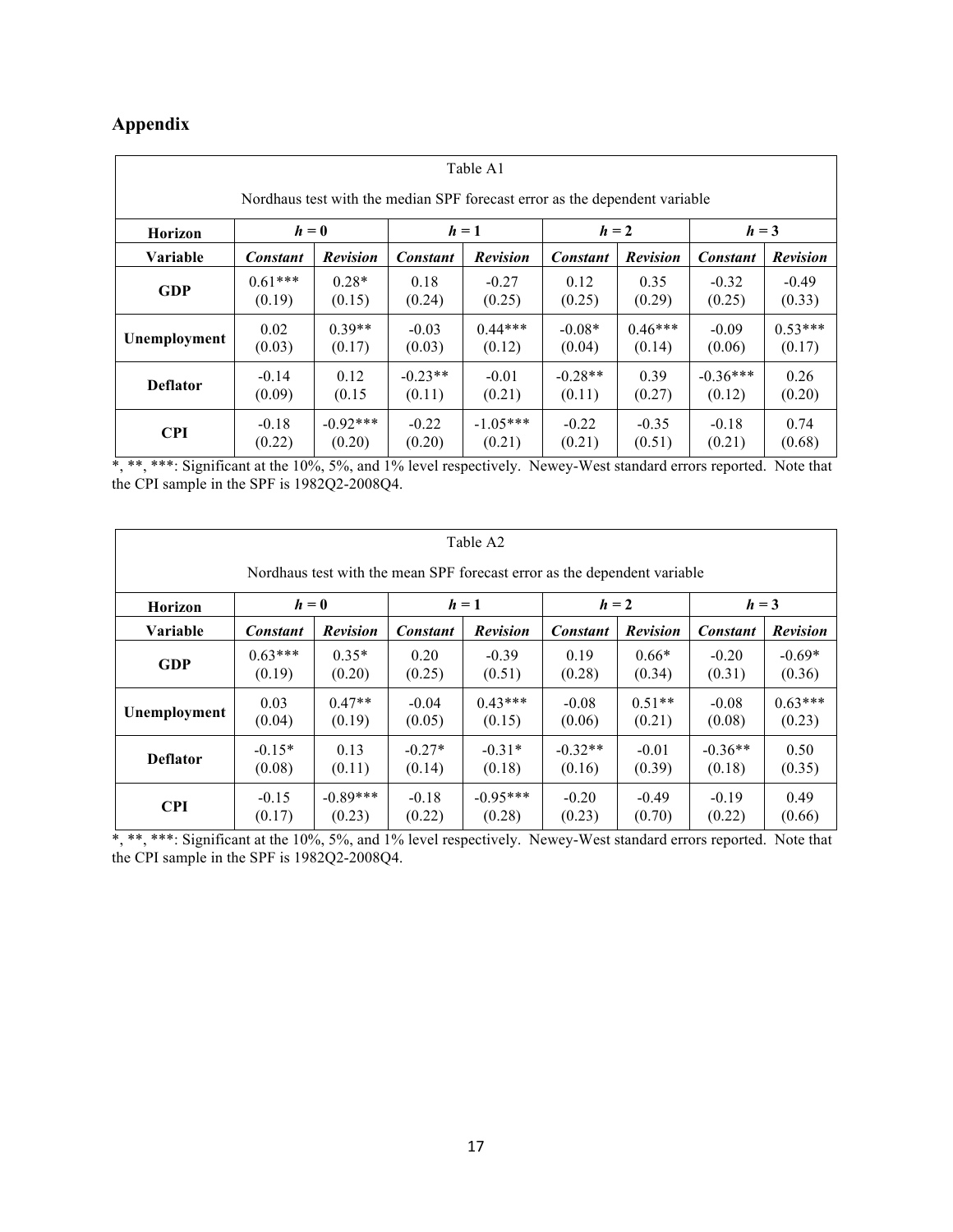## **References**

Andrade, P. and H.L. Bihan, (2013). Inattentive professional forecasters, *Journal of Monetary Economics*, 60, 967-982.

Capistran, C. and G. Lopez-Moctezuma, (2014). Forecast revisions of Mexican inflation and GDP growth, *International Journal of Forecasting*, 30(2), 177-191.

Chang, C-L., B. de Bruijn, P. H. Franses and M. McAleer, (2013). Analyzing fixed-event forecast revisions, *International Journal of Forecasting*, 29(4), 622-627.

Clements, M. P., F. Joutz, and H.O. Stekler, (2007). An evaluation of the forecasts of the Federal Reserve: A pooled approach, *Journal of Applied Econometrics*, 22(1), 121-136.

Coibion, Olivier (2014). "Comments on Dovern, Fritsche, Loungani and Tamirisa (forthcoming)" *International Journal of Forecasting*, forthcoming.

Coibion, Olivier and Yuriy Gorodnichenko, (2010). "Information Rigidity and the Expectations Formation Process: A Simple Framework and New Facts," NBER Working Paper No. 16537.

Coibion, Olivier and Yuriy Gorodnichenko, (2012). "What Can Survey Forecasts Tell Us About Informational Rigidities?" *Journal of Political Economy* 120(1), 116-159.

Dovern, J. and J.Weisser, (2011). Accuracy, unbiasedness and efficiency of professional macroeconomic forecasts: An empirical comparison for the G7, *International Journal of Forecasting*, 27, 452-465.

Dovern, J., U. Fritsche, P. Loungani, and N. Tamirisa, (forthcoming). Informational rigidities: Comparing average and individual forecasts from a large international panel, *International Journal of Forecasting.*

Faust, J. and J. H. Wright, (2009). Comparing Greenbook and reduced form forecasts using a large realtime dataset, *Journal of Business and Economic Statistics*, 27(4),468-479.

Fildes, R. and H. Stekler, (2002). The state of macroeconomic forecasting, *Journal of Macroeconomics*, 24, 435-468.

Gamber, E. W. and J.K. Smith, (2009). Are the Fed's inflation forecasts still superior to the private sector's*? Journal of Macroeconomics*, 31(2), 240-251.

Holden, K. and D.A. Peel, (1990). On testing for unbiasedness and efficiency of forecasts, *Manchester School*, 48, 120–127.

Hubert, P., (2011). Revisiting the Greenbook's relative forecasting performance, OFCE-SciencesPo, mimeo.